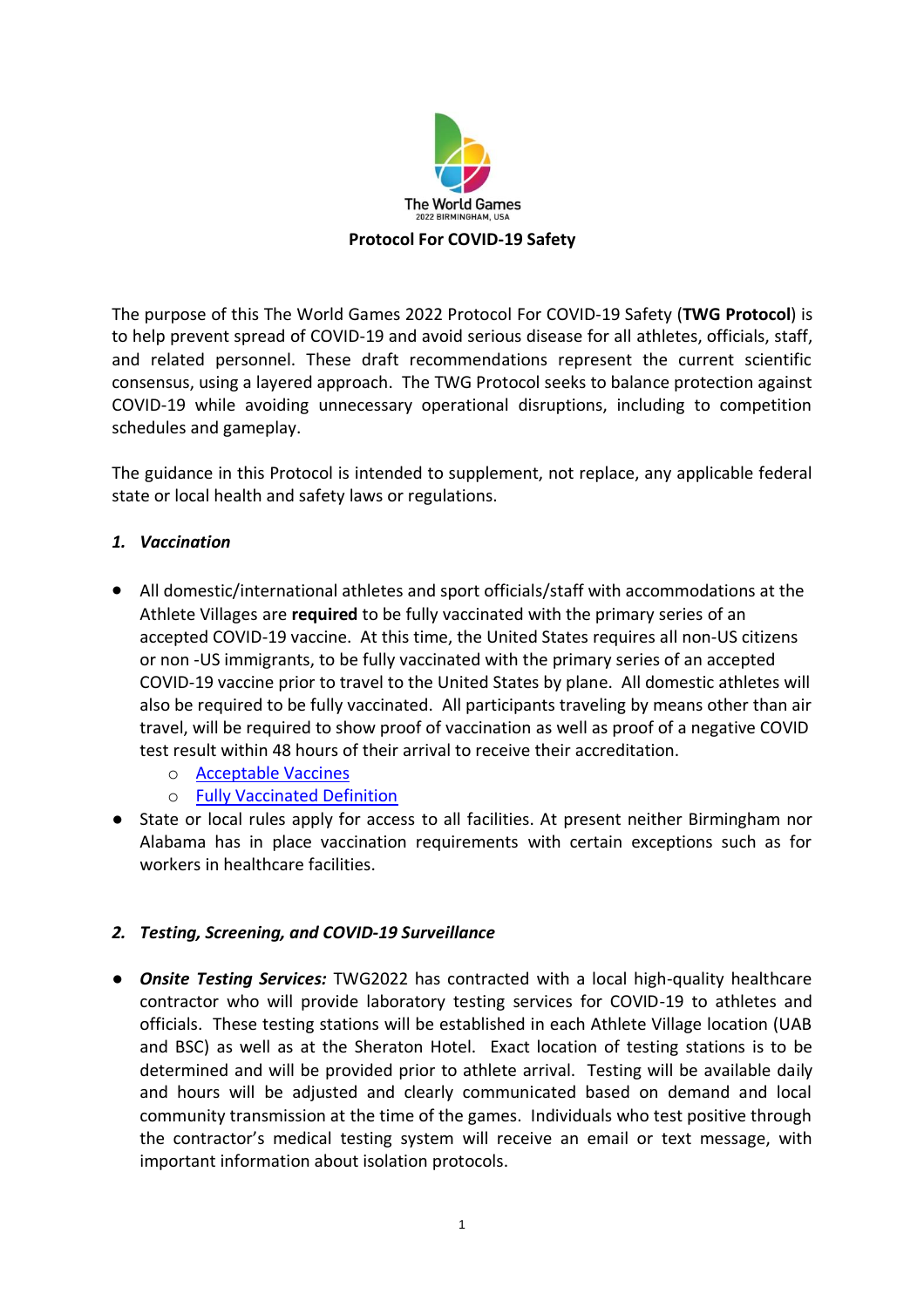- *Arrival Testing*: It is required that all TWG2022 participants should receive a laboratorybased viral test before their arrival in TWG2022. Proof of a negative COVID-19 test result (antigen detection or PCR) within 48 hours before arrival provides some assurance that athletes and officials are not infected when they begin their training. In addition [international travellers](https://www.cdc.gov/coronavirus/2019-ncov/travelers/testing-international-air-travelers.html) are currently required to test negative for COVID-19 or provide proof of recent recovery from COVID-1[9 prior to travel to the US.](https://www.cdc.gov/coronavirus/2019-ncov/travelers/testing-international-air-travelers.html) Participants who tested positive for COVID-19 within 90 days prior to their arrival should *not* test prior to arrival. It is advised that individuals do not take a PCR test until 90 days after testing positive for COVID-19, as it may return a positive result although the individual is no longer contagious. Documentation of positive test within 90 days will be required in lieu of a current negative COVID 19 test. All participants traveling by means other than air travel, will be required to show proof of vaccination as well as proof of a negative COVID test result within 48 hours of their arrival to receive their accreditation.
- *Asymptomatic Testing*: There is no current requirement for asymptomatic testing, but all participants are asked to promptly report symptoms and to take and submit to testing if they have symptoms of COVID 19, including, but not limited to fever.
- *Symptomatic Testing***:** Individuals with COVID-19 symptoms, regardless of vaccination status, should be immediately isolated and tested. The individual will not be allowed to return to work, training or competition until a negative test result is returned. In general, most symptomatic athletes, officials, and staff who present to the testing site will be offered an antigen test to ensure rapid test results. There will be no charge for this test.
- *Testing and Quarantine of Exposed Persons*: Individuals who are fully vaccinated who have experienced a close contact exposure will not be asked to self-quarantine and will be allowed to continue to work, train, or compete. Individuals who are unvaccinated who have experienced a close contact exposure will not be allowed to work, train, or compete and will be asked to self-quarantine for 5 days from the date of the exposure. Regardless of their vaccination status, people who have had a close contact exposure with someone known or suspected of having COVID-19 will be tested upon request at the expense of the individual.
- *Testing for Departure from Birmingham:* For the participants whose country of residence requires a negative test for re-entry, TWG 2022 will ensure that all participants have access to testing prior to departing Birmingham. The fee for testing will be \$100 per test. Testing turnaround times for PCR will be 24 hours or less and turnaround times for antigen testing is 20 minutes.

#### **3.** *Isolation, Quarantine, and Contact Tracing*

- [Current CDC guidelines](https://www.cdc.gov/coronavirus/2019-ncov/your-health/quarantine-isolation.html#:~:text=Stay%20home%20for%205%20days,Do%20not%20travel.&text=End%20isolation%20after%205%20full,and%20your%20symptoms%20are%20improving.) will be followed for individuals who test positive
- **Positive test notification:** Individuals who test positive through the TWG2022 contractor's medical testing system will receive an email or text message with important information about isolation protocols. This notification will also be sent to TWG2022 Chief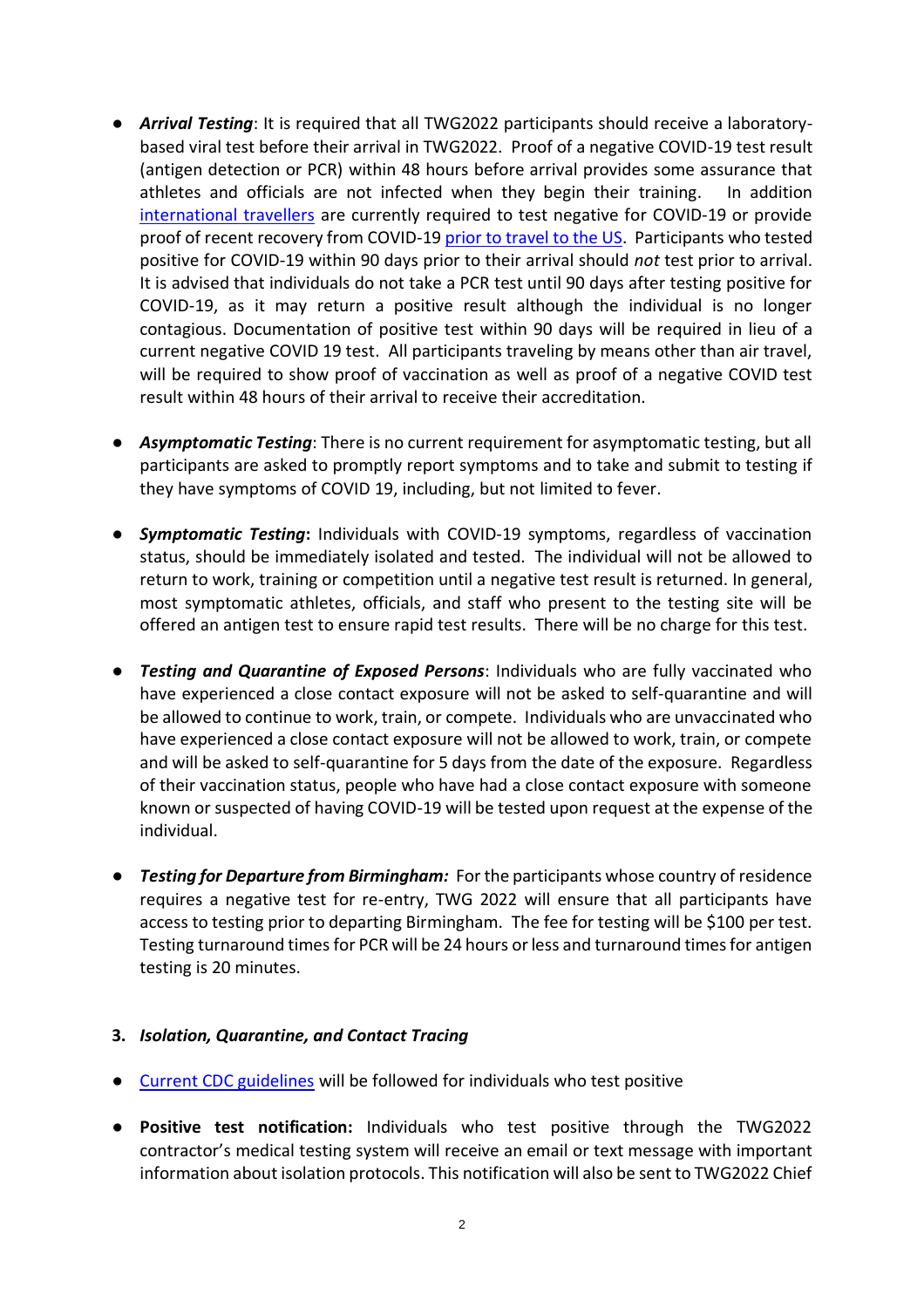Operating Officer, TWG Medical Co-Chairs, and the IWGA Medical Chair. Individuals who test positive through external testing mechanisms are required to report positive test results to TWG2022 Officials and will be expected to following local isolation protocols (see below).

- **Isolation Protocols:** Based on current CDC guidelines, individuals who test positive will be asked to isolate for a minimum of 5 days from symptom onset and can return to routine activities on day 6 at the earliest if all symptoms are resolved. Asymptomatic individuals who return to routine activities prior to day 11 must continue to wear a well-fitting mask on days 6-10.
- **Contact Tracing:** TWG2022 will provide a contact tracer who will attempt to identify any close contact exposures of athletes, officials, and staff who are covid positive and notify them as soon as practically possible in order to prevent other unnecessary exposures.
- **Treatment of COVID positive athletes, officials, and staff:** The TWG Medical testing contractor will screen athletes, officials, and staff who test positive for eligibility for treatment with antiviral medications (currently Paxlovid) and will prescribe this medication, which can be obtained in local pharmacies at the individual's expense. There is no obligation and would only be prescribed with the participant's consent. Individuals who require further treatment will be evaluated by the medical contractor and medications will be provided in a similar manner. Individuals with more extensive needs will be referred to local Urgent Care Clinics or Emergency Departments at the individual's expense.
- **Housing of COVID positive:** Athletes, officials, and staff who are housed in the Athlete Villages and become COVID positive will be cohorted into COVID positive isolation housing at the Athlete Villages.

## **4.** *Masking*

- Local rules apply for access to indoor facilities. At present neither Birmingham nor Alabama has in place masking requirements with certain exceptions such as in healthcare facilities.
- Masking can be burdensome, so flexibility is warranted depending on COVID-19 conditions in TWG2022 facilities and the local community. If local rules do not require indoor masking and COVID-19 conditions are favourable regarding local community transmission, TWG2022 will not require masking. Local public health recommendations (Jefferson County Department of Health) will be followed if community transmission levels change.
- Masks will be offered at all housing entry ways for athletes and officials staying within the Athlete Villages.